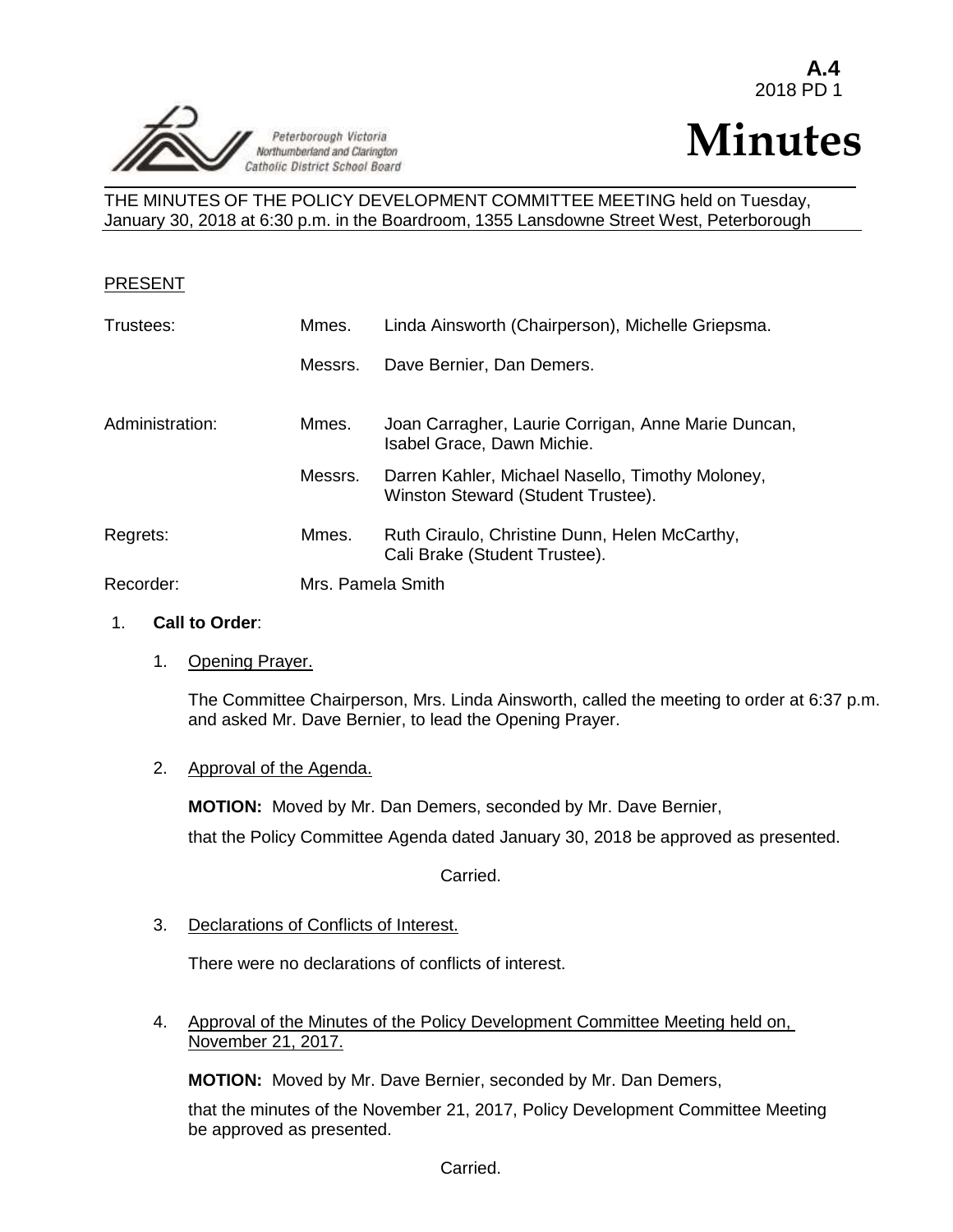# 5. Business Arising from the Minutes.

There was no business arising from the minutes.

# **B. Presentations/Recommended Actions**:

1. RA.: Draft Directional Policy # 1300 Student Transportation (Feedback from Website). Mrs. Isabel Grace, Superintendent of Business and Finance/Facility Services.

Mrs. Isabel Grace, Superintendent of Business and Finance/Facility Services, reviewed the feedback received from the Board website input form for the Draft Directional Policy #1300 Student Transportation with Trustees and answered questions.

Mrs. Grace indicated that there were 546 visitors to website with 75 comments. Some respondents chose to review but make no comments.

The change to the walk distance was the main concern. One concern noted was the impact on existing congestion of cars and that this may increase. Mrs. Grace will follow up on the congestion concern.

Mrs. Grace reviewed that a parent had done a survey in Northumberland with a petition to request grades 1-3 remain on the bus.

Trustees inquired what the financial implications would be regarding childcare and Mrs. Grace advised Trustees that they would balance and the Board would not see much of an increase or decrease in costs versus savings.

Mrs. Grace will review the communication process to allow parents time to make arrangements regarding childcare. A notice would be sent to parents in early spring.

Mrs. Grace informed Trustees that Administration would not be recommending changes to the Draft Directional Policy based on the feedback process relating to this Draft Directional Policy but did indicate that the terminology for JK/SK would be adjusted to reflect Year One and Year Two.

**MOTION:** Moved by Mr. Dan Demers, seconded by Mrs. Michelle Griepsma,

that the system feedback collected regarding the DRAFT Directional Policy #1300 – Student Transportation, be received.

# **AND**

that the final DRAFT Directional Policy #1300– Student Transportation, reflecting changes if made from the feedback process be brought back to the Board for approval.

Carried.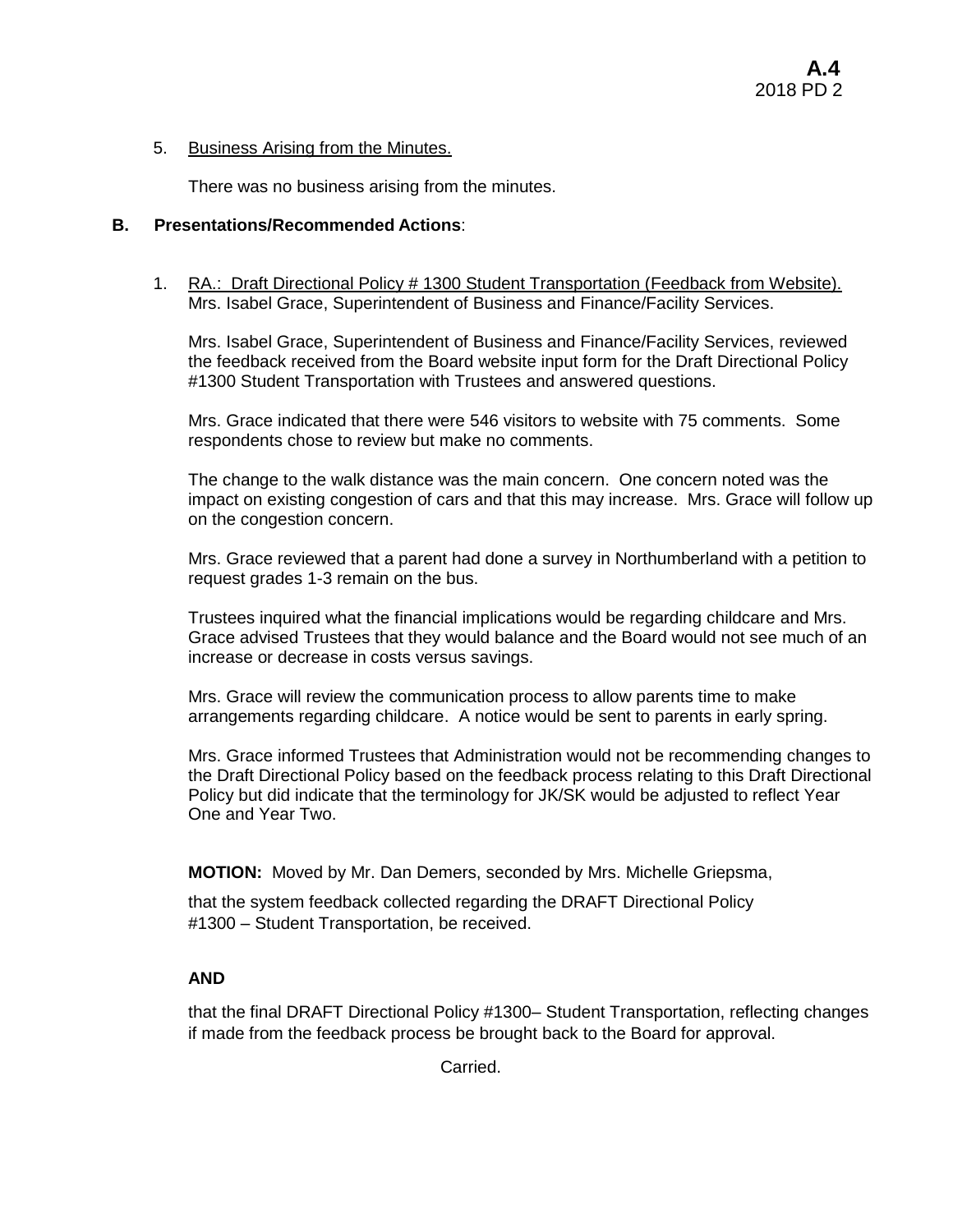# 2. R.A.: New Draft Administrative Procedure #905 Bomb Threat.

Mr. Tim Moloney, Superintendent of Learning/Student Success, presented the Draft Administrative Procedure #905 Bomb Threat and Appendixes and answered questions.

Mr. Moloney shared a powerpoint with Trustees and explained the Ministry and Police/School Board Protocol connections.

Trustees requested that the language and responsibilities be kept clear and concise and align with the School/Board Protocol. After discussion, it was requested that appendixes be referenced in the Administrative Procedures but will only be available to schools to assist with emergency safe school plans.

Trustees also made inquiries regarding the communication process to parents. Mr. Moloney advised the Trustees that he will work with Mr. Galen Eagle, Communications Manager, on this process.

Trustees reviewed Draft Administrative Procedure #905 Bomb Threat, and made the below recommendations, (strikeout in red –remove from document, red no strikeout is added wording):

1. The Principal/Manager is responsible for:

• Developing a site specific Bomb Threat Plan (Appendix A);

Sub Section –Bomb Threat Intake Procedures

(bulleted checklists were removed under below areas)

• Ensuring those staff members identified as most likely to receive a bomb threat, receive training to properly record precise information during a bomb threat call. Information to record should include as much of the following detail as possible:

- Providing a checklist of information to assist with recording the information (Bomb Threat Intake Checklist - Appendix B).
- Ensuring those staff members identified as most likely to receive a bomb threat, receive training and are provided with a checklist to assist with recording information.
- Conducting initial assessment. To assist with the assessment, consider:
- Conducting initial assessment;

**MOTION:** Moved by Mr. Dave Bernier, seconded by Mr. Dan Demers,

that the new Administrative Procedure – Bomb Threat #905 that will fall under Directional Policy Safe and Accepting Schools #900 be received and posted as deemed appropriate.

Carried.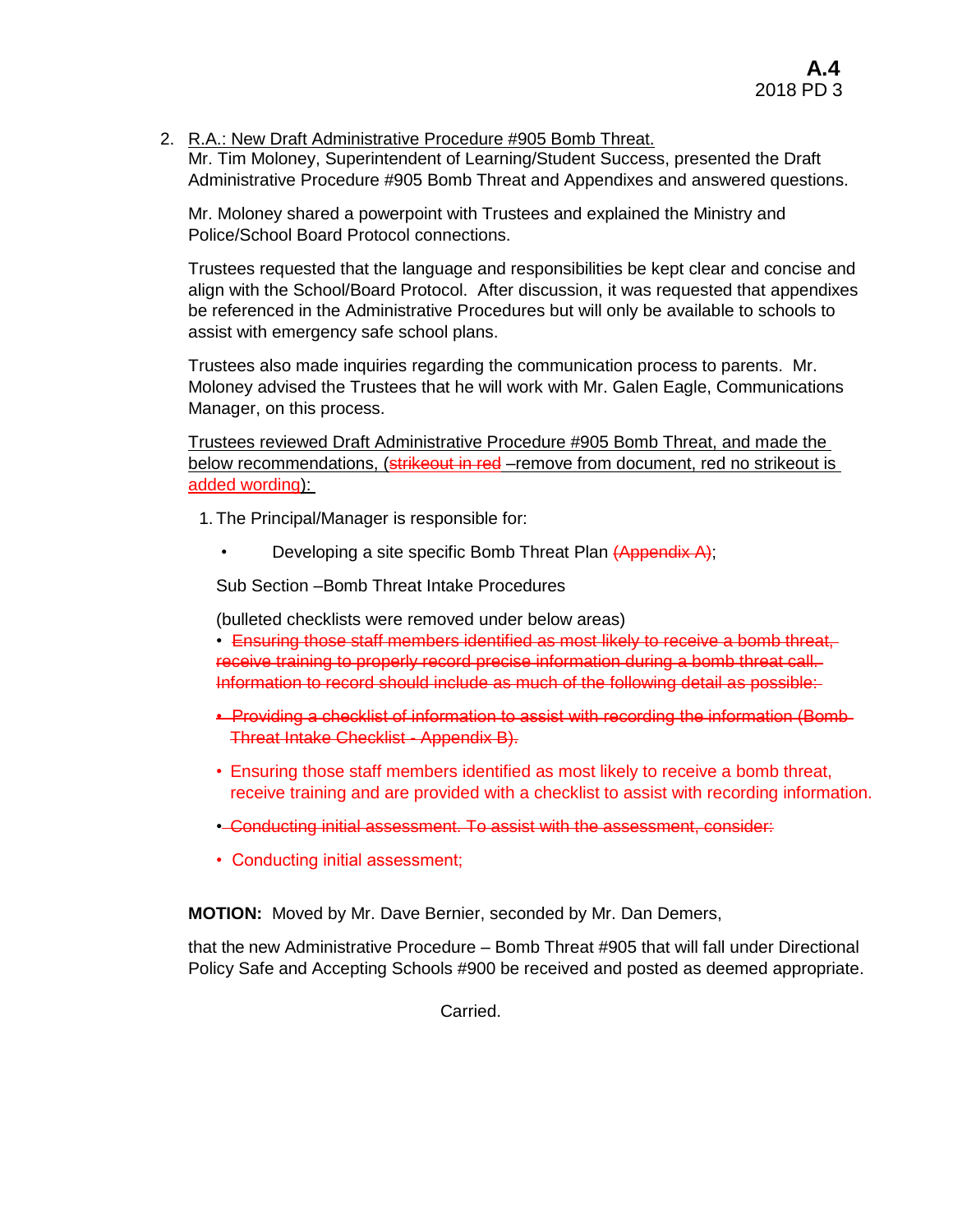3. R.A.: New Draft Administrative Procedure # 507 Disability Management. Ms. Joan Carragher, Superintendent of Learning, Leadership and Human Resource Services and Mr. Darren Kahler, Manager of Human Resource Services, reviewed the Draft AP #507 Disability Management with Trustees and answered questions. Mr. Kahler noted to Trustees that this draft AP has been shared and reviewed with unions.

Trustees reviewed Draft Administrative Procedure #507 Disability Management, and made the below recommendations, (strikeout in red –remove from document, red no strikeout is added wording):

1. Under Action Required:

#### 1.0 Background

All employees will be treated with fairness, consistency, respect and compassion. The Board's Disability Management Procedure is an integrated partnership among employees, supervisors/administrators, union representatives, and health care providers that support employees who cannot remain at work or return to work. The Procedure provides direction for the management of long-term absences from work. A long-term absence is defined as an absence of five (5) consecutive days or greater.

Employees are expected have a responsibility to take an active and responsible role in their own medical care so that well-being can be maintained and absences from workminimized to maintain their health and well-being and minimize absences from work.

The Board will make every reasonable effort to keep employees in the workplace and to return employees to work safely and quickly. This will be accomplished through communicating before, during, and after an employee's absence and offering suitable modified work (see pending AP - 530 503 Workplace Accommodation).

Participation in the Disability Management Administrative Procedure is a requirement for all employees of the Board.

2.0 Purpose of the Program Paragraph one (see pending AP 530 503-Workplace Accommodation)

#### 3.0 Confidential Medical Information

Inquiry as to function and further assessment, as well as contact with Human Resource Services or the Wellness Coordinator or designate is not considered private medical information.

It is not appropriate for any employee to ask for confidential medical information, nor is it required that the employee reveal or discuss confidential information / details of their treatment plan. However, some medical issues (e.g. the effects of medications, medical conditions) can impact an employee's fitness to perform various tasks, their safety, the safety of students, or others. The employee, Wellness Coordinator or designate and/or the Supervisor, and need to be aware of this issue and manage it responsibly to avoid placing the employee, or others in the workplace, at risk.

The completed medical documentation will be sent directly to the Board's Wellness Coordinator or designate within the agreed upon time frame. The medical documentation can be provided via e-mail or fax machine.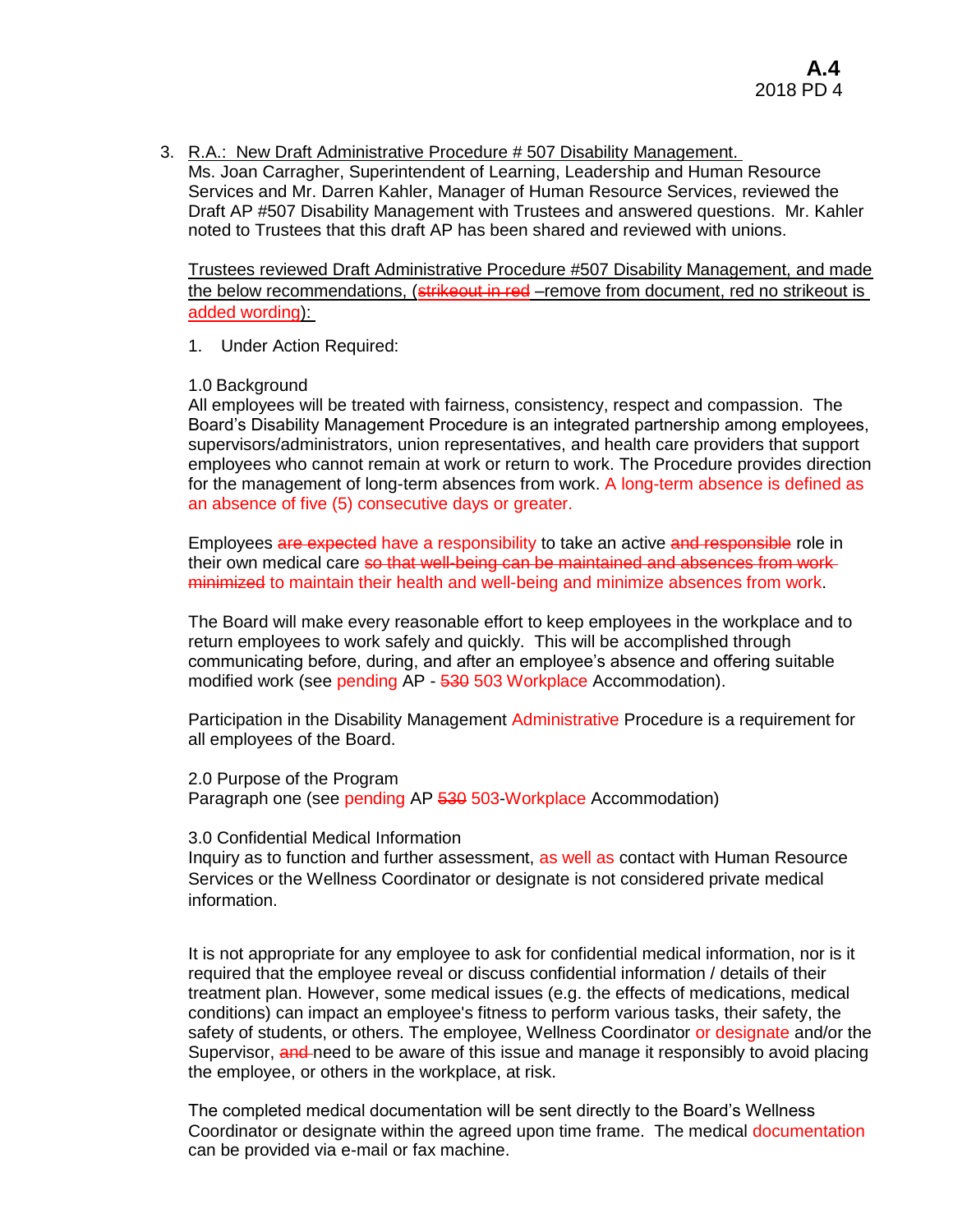4.0 Planned Absences from Work

Often On occasion an employee may know in advance of an absence from work and/or may know approximately how long he/she may be absent from work. In a case such as this, the following steps will take place.

When an employee is expected to be absent from work for five (5) consecutive days or greater and he/she is aware of said absence (i.e. a pre-planned procedure/surgery), he/she will immediately call his/her supervisor and call the Board's Wellness Coordinator or designate to advise him/her of the anticipated first date of absence and advise his/her supervisor.

#### 5.0 Ongoing Absences from Work

When an employee is off work (5) consecutive days or greater, reasonable follow up requests and reasonable periodic updates, may be required. Regular and ongoing communication with the Board's Wellness Coordinator or designate is required. The Wellness Coordinator or designate determines the frequency of communication with the employee and obtains further clarification, as needed.

6.0 Return to Work

Should accommodation be required during to facilitate a return to work, accommodation procedures will be followed (see pending Administrative Procedure 530 AP – 503 Workplace Accommodation) for further details.

**Responsibilities** 

Principals, Vice-Principals, Managers and Supervisors are responsible for:

● Informing the Wellness Coordinator or designate by phone and/or e-mail of employees who are absent for five (5) consecutive days or greater days consecutively.

References:

AP 530 503- Accommodated Work Workplace Accommodation (pending)

**MOTION:** Moved by Mrs. Michelle Griepsma, seconded by Mr. Dan Demers,

that the new Administrative Procedure – Disability Management #507 that will fall under Directional Policy Employee Relations #500 be received and posted with suggested revisions.

#### 4. R.A: Draft Administrative Procedure #319 (New) Anaphylaxis – Reducing the Risks. *(This will combine Policy/Administrative Procedure #404).*

Mrs. Anne Marie Duncan, Superintendent of Learning/Special Education Services, presented the Draft Administrative Procedure #319 Anaphylaxis-Reducing the Risks and answered questions.

Mrs. Duncan reviewed this administrative procedure and brought forward changes stemming from PPM 161 which include new wording around medical conditions and plan of care terminology. Mrs. Duncan noted that Maplewood is being developed to populate forms and that transportation will also be able to pull data from Maplewood regarding the plan of care.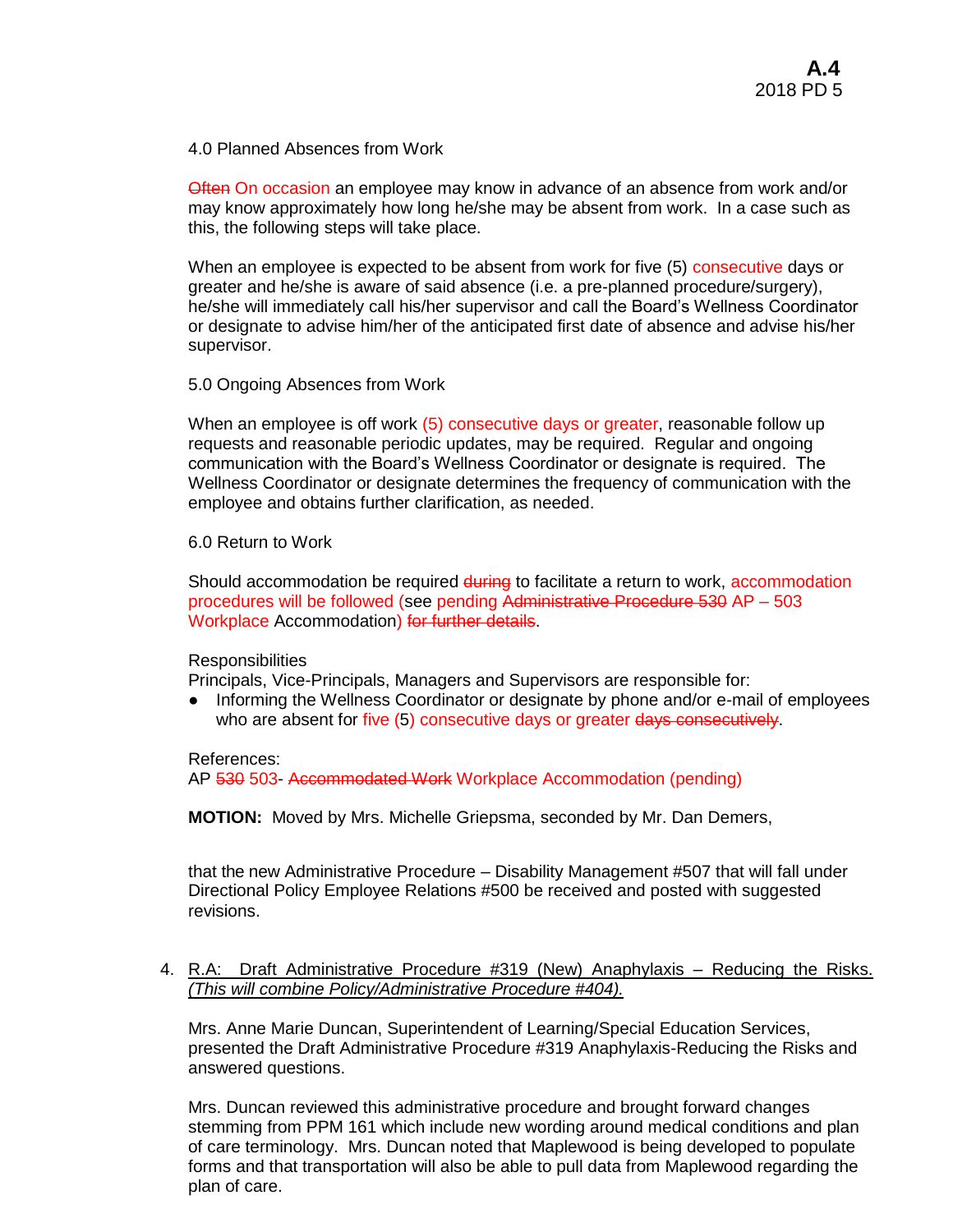Trustees reviewed Draft Administrative Procedure #319 Anaphylaxis and made the below recommendations.

(strikeout in red –remove from document, red no strikeout is added wording):

1. Section-Action Required:

PPM 161: *Supporting Children and Students with Prevalent Medical Conditions (Anaphylaxis, Asthma, Diabetes, and/or Epilepsy) in Schools*, states that any policy developed to support students with life-threatening allergies should have as its goals:

2. Section-The Superintendent with responsibility for Transportation and for Purchasing is responsible for:

> 2. ensuring that school principals are aware that a Plan of Care for Prevalent Medical Conditions - Health Form 5, Appendix A (see Appendix A) is completed in the Maplewood database for each student with a life-threatening medical condition, and that a copy of this form must be provided to the student's transportation provider;

3. Section-The Superintendent of Schools are responsible for:

1. ensuring each school has developed a school-wide Anaphylaxis Prevention and Management Plan (see Appendix  $\overline{F}E$ ), as well as a Plan of Care for each student and staff member with life-threatening allergies.

4. Section-Principals and Vice-Principals are responsible for:

3. communicating to parents and appropriate staff the process for parents to notify the school of their child's medical condition(s), as well as the expectation for parents to co-create, review, and update a Plan of Care for Prevalent Medical Conditions form in the Maplewood database with the principal. This process should be communicated to parents, at a minimum:

- a. during the time of registration;
- b. each year during the first week of school, by providing an updated Authorization for Administration of Medication Health Form 5 (see Appendix  $\overline{B}$  A) to be completed and returned;
- c. when a child is diagnosed and/or returns to school following a diagnosis;

Remove Section 4 sub section 5 below and renumber remaining accordingly. 5. co-creating, reviewing, or updating the Plan of Care for students with lifethreatening allergies at a minimum annually with the parent(s), in consultation with school staff (as appropriate) and with the student (as appropriate), using Plan of Care for Prevalent Medical Conditions - Health Form 5, Appendix A;

- 7. providing relevant information from the student's Plan of Care to school staff, and others who are identified in the Plan of Care, as well as to occasional staff, volunteers, co-operative education students, student teachers, and other service providers, as appropriate, using Plan of Care for Prevalent-Medical Conditions - Health Form 5, Appendix A, including when there are any revisions made to the plan
- 8. providing relevant information from the student's Plan of Care to the student's transportation provider using Plan of Care for Prevalent Medical Conditions -Health Form 5, Appendix A, including updates when the plan is revised;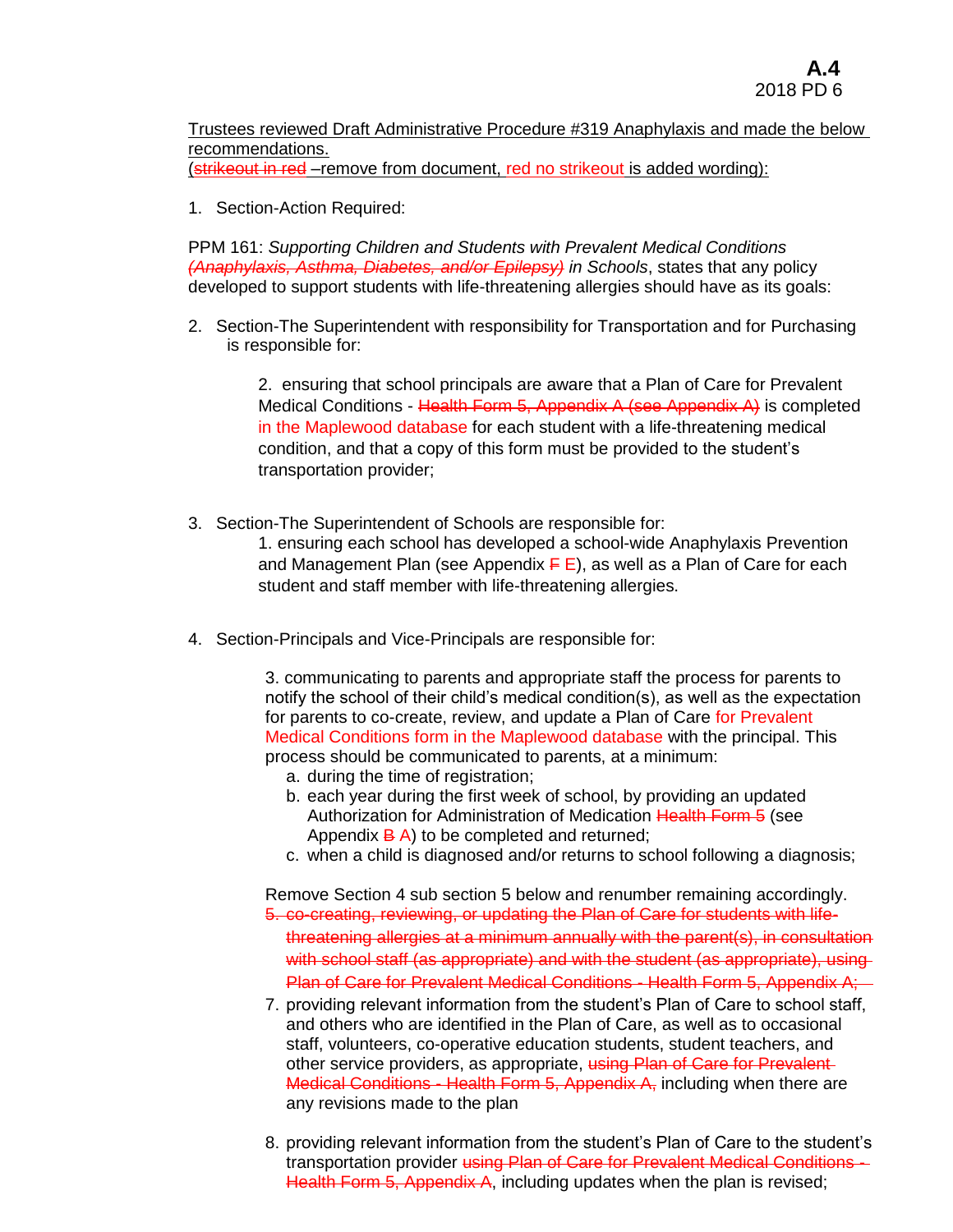- 10.c. providing anaphylaxis information through distribution of the PVNC brochure, 'Keeping Schools Safe - Protecting Anaphylactic Students with Life-threatening Allergies" (see Appendix GB), in through student agenda books, on the school website, and via social media;
- 13. informing parents of students with life-threatening allergies in writing (see sample letter in Appendix **DC**) that the school requires 2 EpiPens<sup>®</sup>: one which is to be worn on the student's person at all times, and one which is to be kept at a central location in the school, accessible to staff if needed for that student;
- 15. requesting the cooperation of parents and students of the school community in creating an allergy-safe environment (see sample letter Appendix **ED**);
- 5. Section-School Staff are responsible for:
	- 2. being aware of all students with life-threatening allergies in the school via the Plan of Care for Prevalent Medical Conditions - Health Form 5, Appendix A forms provided by the school administration;
	- 4. reviewing the contents of the Plan of Care, specifically information outlined in Planof Care for Prevalent Medical Conditions - Health Form 5, Appendix A, for any student with whom they have direct contact;
	- 11. leaving appropriate student medical needs Plan of Care information for occasional staff replacing them, in a prominent and accessible format;
- 6. Section-Parents are responsible for:
	- 4. co-creating the Plan of Care for their child with the principal and completing the Authorization for Administration of Medication form, in conjunction with the child's health care professional on an annual basis;
	- 5. supplying their child and the school with 2 two current EpiPens® (one which is worn on the student's person, and one which is kept in a central, accessible location in the school) in their original, clearly labelled containers, as prescribed by a health care professional and as outlined in the Plan of Care, and tracking the expiration dates;
	- 6. completing the Plan of Care for Prevalent Medical Conditions Health Form 5, Appendix A form in conjunction with the school administration;
	- 9. providing their child with safe foods, including for special occasions celebrated at school events;
	- 11.encouraging their children to respect anaphylactic students and school prevention plans.
- 7. Students are responsible for:
	- 5. wearing medical alert identification that they and/or their parent(s) deemappropriate; as provided by their parents;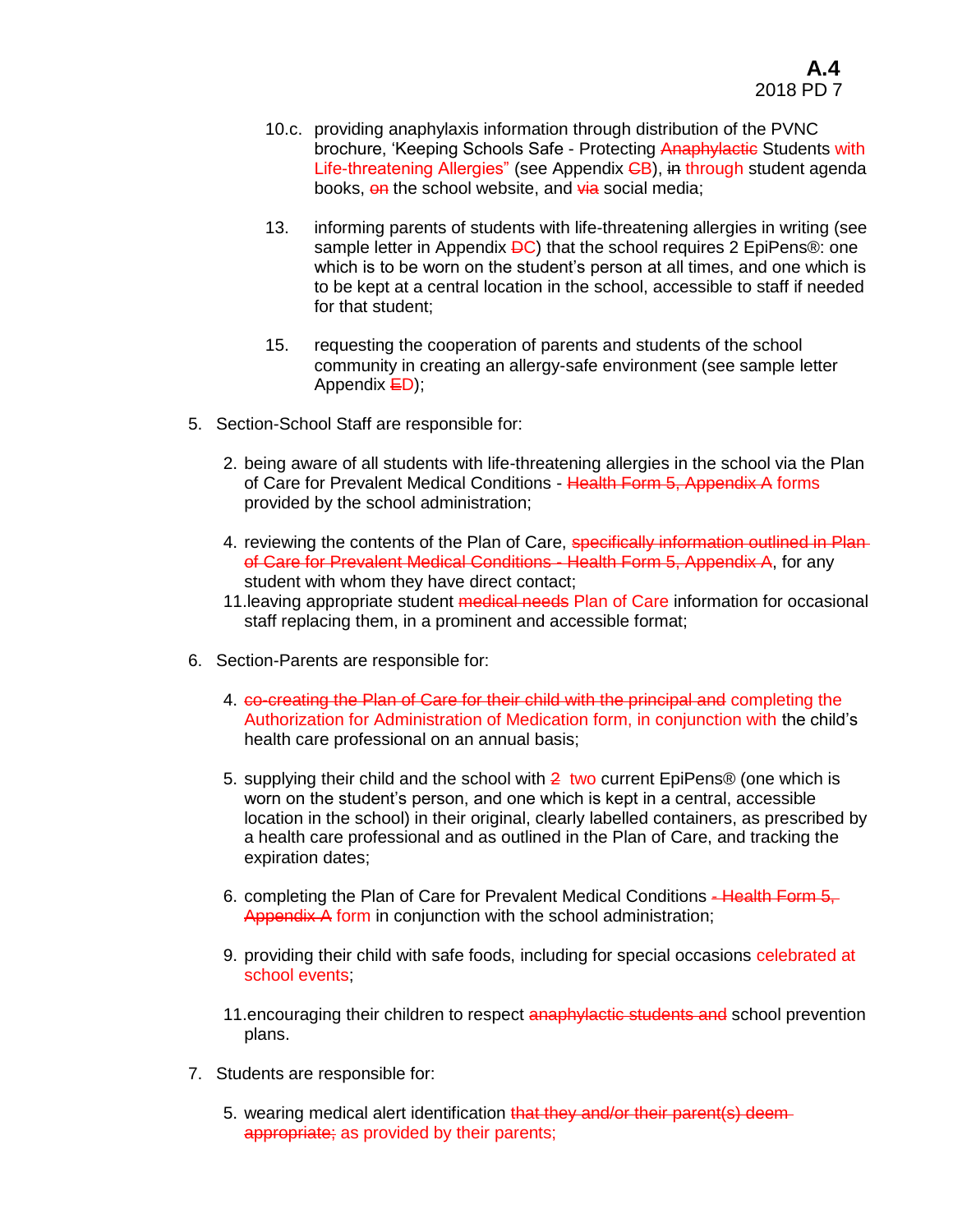**MOTION:** Moved by Mr. Dan Demers, seconded by Mr. Dave Bernier,

that the current Policy and Administrative procedure*, P-404 and AP-404 – Anaphylaxis-Reducing the Risks* be deleted and the relevant information be captured and incorporated into the new format as Administrative Procedure – #319 Anaphylaxis-Reducing the Risks and will be under Directional Policy-#300 Student Achievement and Well-Being.

Carried.

5. R.A.: Draft Administrative Procedure # 206 (New) Admission to Catholic Schools. Mrs. Laurie Corrigan, Superintendent of Learning/Information Technologies and Mrs. Dawn Michie, Superintendent of Learning/Program K-12 reviewed the Draft Administrative Procedure #206 Admission to Catholic Schools with Trustees and answered questions including inquiries into taxes and guardianship.

Trustees reviewed Draft Administrative Procedure #507 Disability Management, and made the below recommendations, (**strikeout in red** –remove from document, red no strikeout is added wording):

Definitions (add):

#### **GUARDIAN**

 A person who has lawful custody of a child, other than the parent of the child; includes anyone who has received into his or her home a person, other than his or her own child, of compulsory school age and that person resides with him or her or is in his or her care. Education Act 2006, c. 28, s. 4.

**MOTION:** Moved by Mr. Dan Demers, seconded by Mrs. Michelle Griepsma,

that the current Policy and Administrative procedure*, P-813 and AP-813 – Admission to Catholic Schools* be deleted and the relevant information be captured and incorporated into the new format as Administrative Procedure – #206 Admission to Catholic Schools and will be under Directional Policy-#200 Catholic Education.

Carried.

**C. Information Items**: No Items.

# **D. Next Meeting**:

- 1. Tuesday, April 3, 2018 6:30 p.m. 8:30 p.m.
- 1. Selection of Member for Opening Prayer Mr. Dan Demers
- 2. Selection of Member for Closing Prayer Mr. Dave Bernier